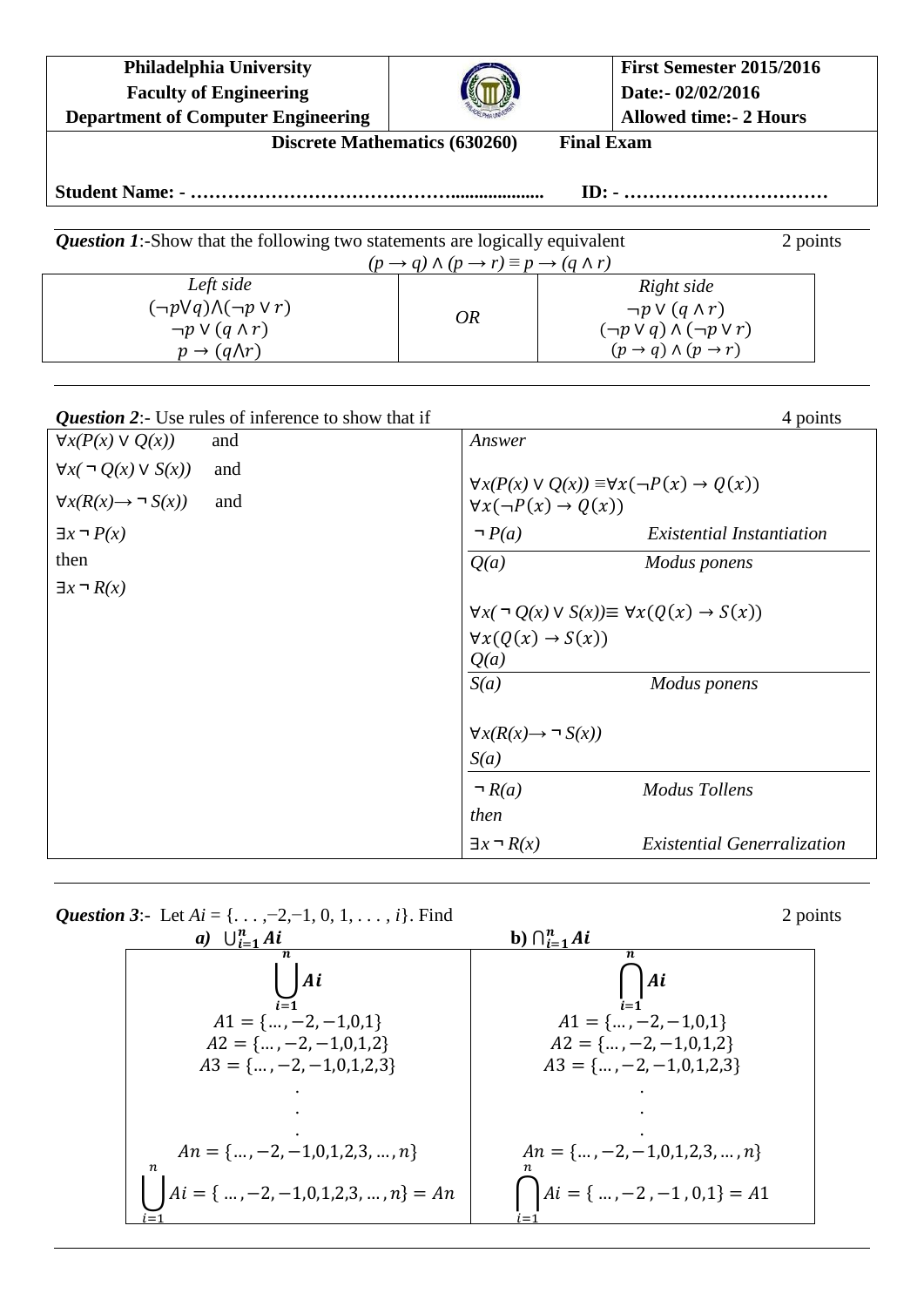*Question 4*:- Let A is a zero-one matrix where 3 points  $\mathbf{1}$  $\overline{0}$ ]*.*  $A=|1$  $\overline{0}$ I٥  $\mathbf{1}$  $\Omega$ Find a)  $A^2$ **b**)  $A^3$ c)  $A \vee A^2 \vee A^3$  $\mathbf{1}$  $\mathbf{1}$  $\mathbf{1}$  $A^2 = A \odot A =$  $| \odot |$  $\vert = \vert$ ]  $\mathbf{1}$  $\mathbf{1}$  $\mathbf{1}$  $\boldsymbol{0}$  $\boldsymbol{0}$  $\mathbf{1}$  $\mathbf{1}$  $\mathbf{1}$  $\mathbf{1}$  $A^3 = A^2 \bigcirc A =$  $\mathbf{1}$  $| \odot |$  $\mathbf{1}$  $\vert = \vert$  $\mathbf{1}$ ]  $\mathbf{1}$  $\boldsymbol{0}$  $\mathbf{1}$  $\mathbf{1}$  $\mathbf{1}$  $\mathbf{1}$  $\mathbf{1}$  $A \vee A^2 \vee A^3 =$  $|V|$  $|V|$  $\vert = \vert$  $\overline{\phantom{a}}$  $\mathbf{1}$  $\mathbf{1}$  $\mathbf{1}$  $\mathbf{1}$  $\boldsymbol{0}$  $\mathbf{1}$  $\mathbf{1}$  $\mathbf{1}$ 

*Question 5*:- Prove that if *a* and *b* are positive integers, then  $ab = \gcd(a, b)$ . lcm $(a, b)$ . 3 points Any integer number can be represented in term of its prime factors

 $a = p1^{n1}p2^{n2}p3^{n3}$ .  $b=p1^{m1}p2^{m2}p3^{m3}$ .  $ab = p1^{n1+rn1}p2^{n2+m3}p3^{n3+m3}$ .  $gcd(a, b) = p1^{\min(n1,m1)} p2^{\min(n2,m2)} p3^{\min(n3,m3)}$ . lcm(*a*, *b*) =  $p1^{\max(n1,m1)}p2^{\max(n2,m2)}p3^{\max(n3,m3)}$ .  $\gcd(a,b)$  .  $lcm(a,b)=p1^{\min(n1,m1)+\max(n1,m1)}p2^{\min(n2,m2)+\max(n2,m2)}p3^{\min(n3,m3)+\max(n2,m3)}.$ If *n1* is the min then *m1* is the max and vice versa so *min(n1,m1)+max(n1,m1)=n1+m1* and the same for *n2,m2* and *n3,m3* and so on then

 $p1^{\min(n1,m1)+\max(n1,m1)}p2^{\min(n2,m2)+\max(n2,m2)}p3^{\min(n3,m3)+\max(n2,m3)}\ldots=p1^{n1+m1}p2^{n2+m3}p3^{n3+m3}\ldots$ 

Then  $ab = \gcd(a, b) \cdot \text{lcm}(a, b)$ 

*Question 6*:- Solve each of these congruences 6 points 6 points 6 points

| a) $5x \equiv 43 \pmod{53}$              | b) $17x \equiv 10 \pmod{11}$    |  |  |
|------------------------------------------|---------------------------------|--|--|
| Find the inverse of $5 \pmod{53}$        | Find the inverse of 17 (mod 11) |  |  |
| $53=10.5+3$                              | $17 = 1.11 + 6$                 |  |  |
| $5 = 1.3 + 2$                            | $11 = 1.6 + 5$                  |  |  |
| $3=1.2+1$                                | $6=1.5+1$                       |  |  |
| $1 = 3 - 1.2$                            | $1 = 6 - 1.5$                   |  |  |
| $1 = 3 - 1.5 - 1.3$                      | $l = 6 - l(11 - 1.6)$           |  |  |
| $I = -1.5 + 2.3$                         | $l = -1.11 + 2.6$               |  |  |
| $1 = -1.5 + 2(53 - 10.5)$                | $1 = -1.11 + 2(17 - 1.11)$      |  |  |
| $1=2.53-21.5$                            | $1=2.17-3.11$                   |  |  |
|                                          |                                 |  |  |
| The inverse is $-2l \equiv 32 \pmod{53}$ | The inverse is 2                |  |  |
|                                          |                                 |  |  |
| $32.5x \equiv 32.43 \pmod{53}$           | $2.17x \equiv 2.10 \pmod{11}$   |  |  |
| $x=1376 \ (mod 53)$                      | $x=20 \pmod{11}$                |  |  |
| $x = 51 \pmod{53}$                       | $x \equiv 9 \pmod{11}$          |  |  |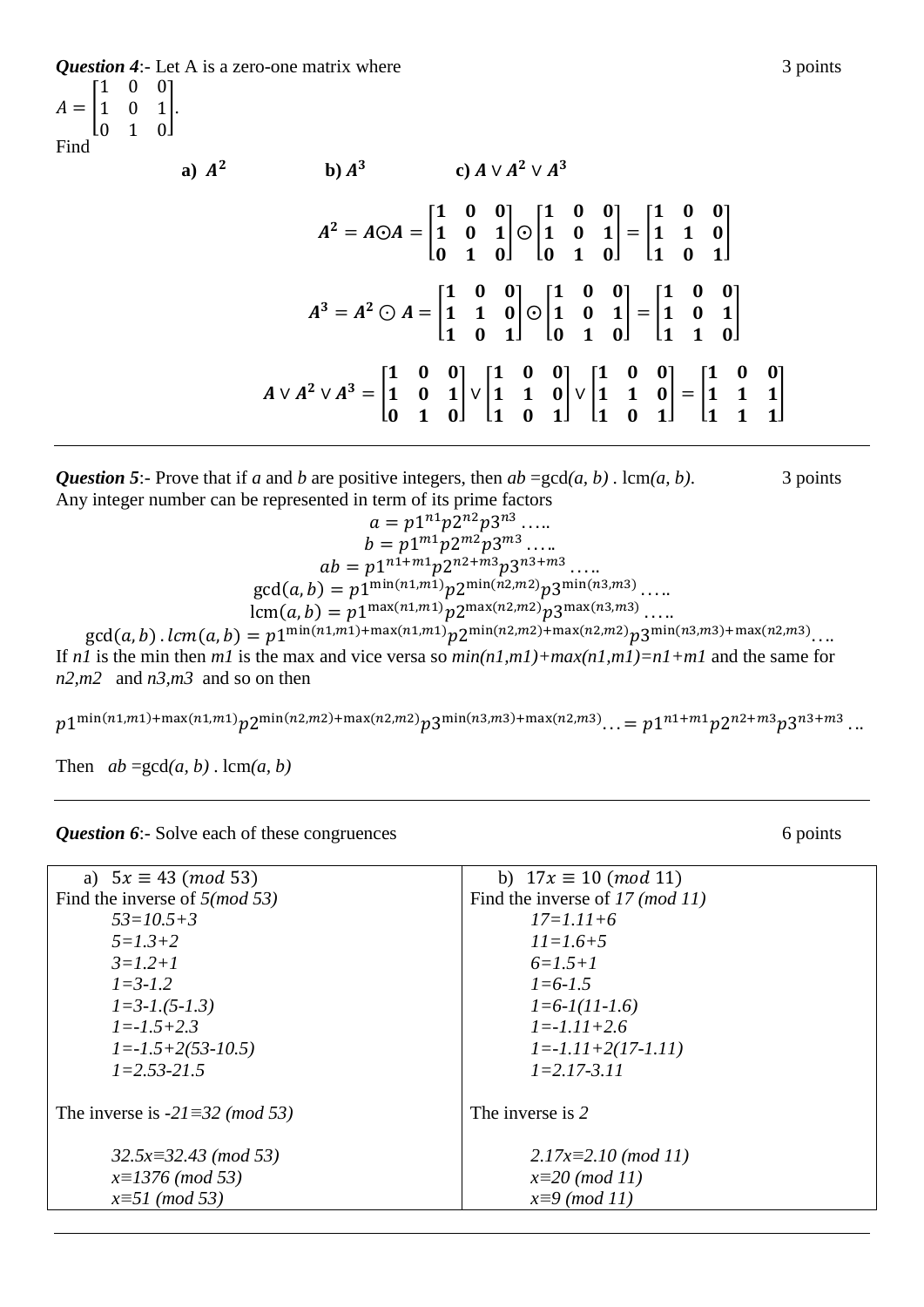*Question 7*:- Use mathematical induction to prove the followings: 2 points  $3 + 3.5 + 3.5^2 + \dots + 3.5^n = 3\frac{5^n}{3}$  $\frac{-1}{4}$  whenever *n* is a positive integer. Basic step at n=0  $3 = 3\frac{5^1}{2}$  $\frac{-1}{4}$  = 3 $\frac{4}{4}$  $\frac{4}{4}$  = 3 is true the formula at  $n=k$  is  $3 + 3.5 + 3.5^2 + \cdots + 3.5^k = 3 \frac{5^k}{2}$  $\overline{\mathbf{r}}$ the formula at  $n=k+1$  is  $3+3.5+3.5^2+\cdots+3.5^{k+1}=3\frac{5^k}{2}$ 4 assume the formula at *n=k* is true then use it to prove the formula at *n=k+1*  $3 + 3.5 + 3.5^2 + \dots + 3.5^k + 3.5^{k+1} = 3 \frac{5^k}{6}$  $\overline{4}$  $+3.5^{k}$  $3 + 3.5 + 3.5^2 + \dots + 3.5^k + 3.5^{k+1} = 3(\frac{5^k}{2})$  $\overline{\mathcal{A}}$  $+5^{k+1})$  $3 + 3.5 + 3.5^2 + \dots + 3.5^k + 3.5^{k+1} = 3(\frac{5^{k+1} - 1 + 4.5^k}{4})$  $\overline{\mathcal{L}}$  $\mathcal{)}$  $3 + 3.5 + 3.5^2 + \dots + 3.5^k + 3.5^{k+1} = 3(\frac{5^{k+1} - 1 + (5-1).5^k}{4})$  $\overline{\mathcal{L}}$  $\mathcal{)}$  $3 + 3.5 + 3.5^2 + \dots + 3.5^k + 3.5^{k+1} = 3(\frac{5^{k+1} - 1 + 5.5^{k+1} - 5^k}{4})$  $\overline{\mathcal{A}}$ )  $3 + 3.5 + 3.5^2 + \dots + 3.5^k + 3.5^{k+1} = 3(\frac{5^{k+1} - 1 + 5^{k+2} - 5^k}{4})$  $\overline{\mathcal{L}}$  $\mathcal{)}$ Then  $2 + ... + 35k + 35k+1 - 36k$  $\frac{-1}{4}$ 

*Question 8*:- given the following relation *R* on set *A= {a, b, c, d}*

 $R = \{(b, c), (b, a), (c, d), (d, a), (a, b), (d, c)\}\$ answer the following questions.

a) Represent the relation using directed graph 1 point 1 point



b) Represent the relation using Zero-One matrix 1 point

|                                               | 1 | 0              |                                                  |
|-----------------------------------------------|---|----------------|--------------------------------------------------|
| $\begin{bmatrix} 0 \ 1 \ 0 \ 1 \end{bmatrix}$ | 0 | 1              | $\begin{bmatrix} 0 \\ 0 \\ 1 \\ 0 \end{bmatrix}$ |
|                                               | 0 | $\overline{0}$ |                                                  |
|                                               | 0 | 1              |                                                  |

c) Determine wither the relation *R* is Equivalence, Partial ordering or not. 2 points Ans: the relation is not reflexive, not symmetric not transitive nor anti-symmetric so the relation is not Equivalence and it is not Partial ordering

*Question 9***:**- Determine whether each of these graphs is strongly connected and if not, whether it is weakly connected. 3 points



G<sub>1</sub> Not strongly connected It is weakly connected



 $G<sub>2</sub>$ It is strongly connected



It is not strongly connected It is not weakly connected